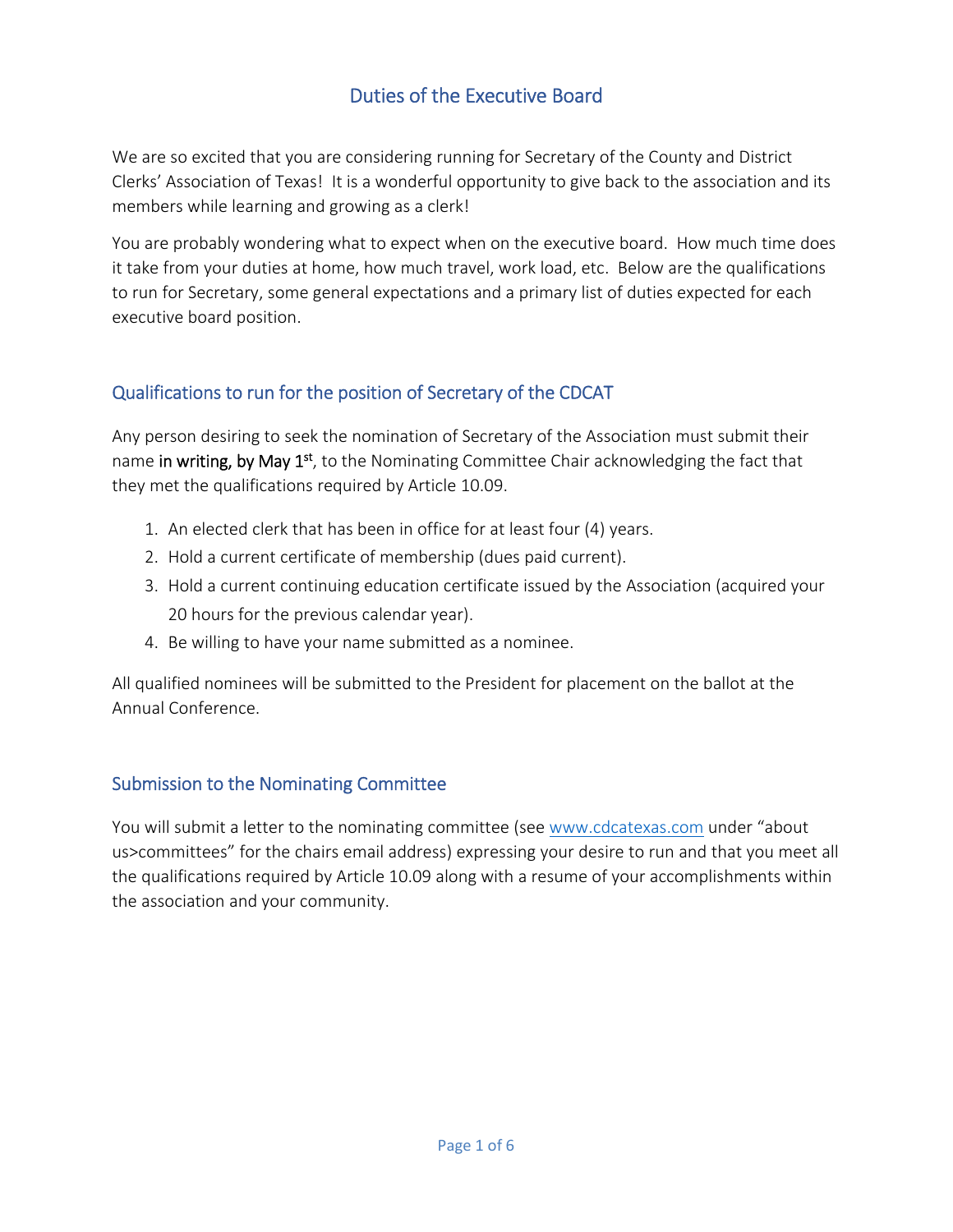## General Duties

These duties apply to all executive board positions:

- 1. Term of Office being on the executive committee is a five (5) year commitment! The Secretary is an elected position serving a term of one year or until the officer's successor has been duly elected and qualified. The Secretary shall progress to the Treasurer. The Treasurer shall progress to the Vice President. The Vice President shall progress to the President. The President shall progress to the Immediate Past President.
- 2. Travel the executive board members are expected to attend all conferences, board meetings and any other meetings the President might call, both in person and virtual.
	- a. Hotel reservations for the executive board are made and covered by the association.
	- b. You are responsible for registering and paying for your attendance at the conference.
	- c. You are responsible for travel and meals, although you should apply for the grant to cover the travel costs.
- 3. Board of Directors you are automatically a member of the board of directors as long as you are a member in good standing and follow the bylaws of the association.
- 4. Expenses you will be issued an association credit card for association expenses with prior approval of the President and Treasurer. All receipts must be turned into the Treasurer for reimbursement.
- 5. Site Visit You will travel with the executive board on a site visit for the following years summer conference where the EBOD will review the conference location, plans, banquet arrangement, excursion, etc.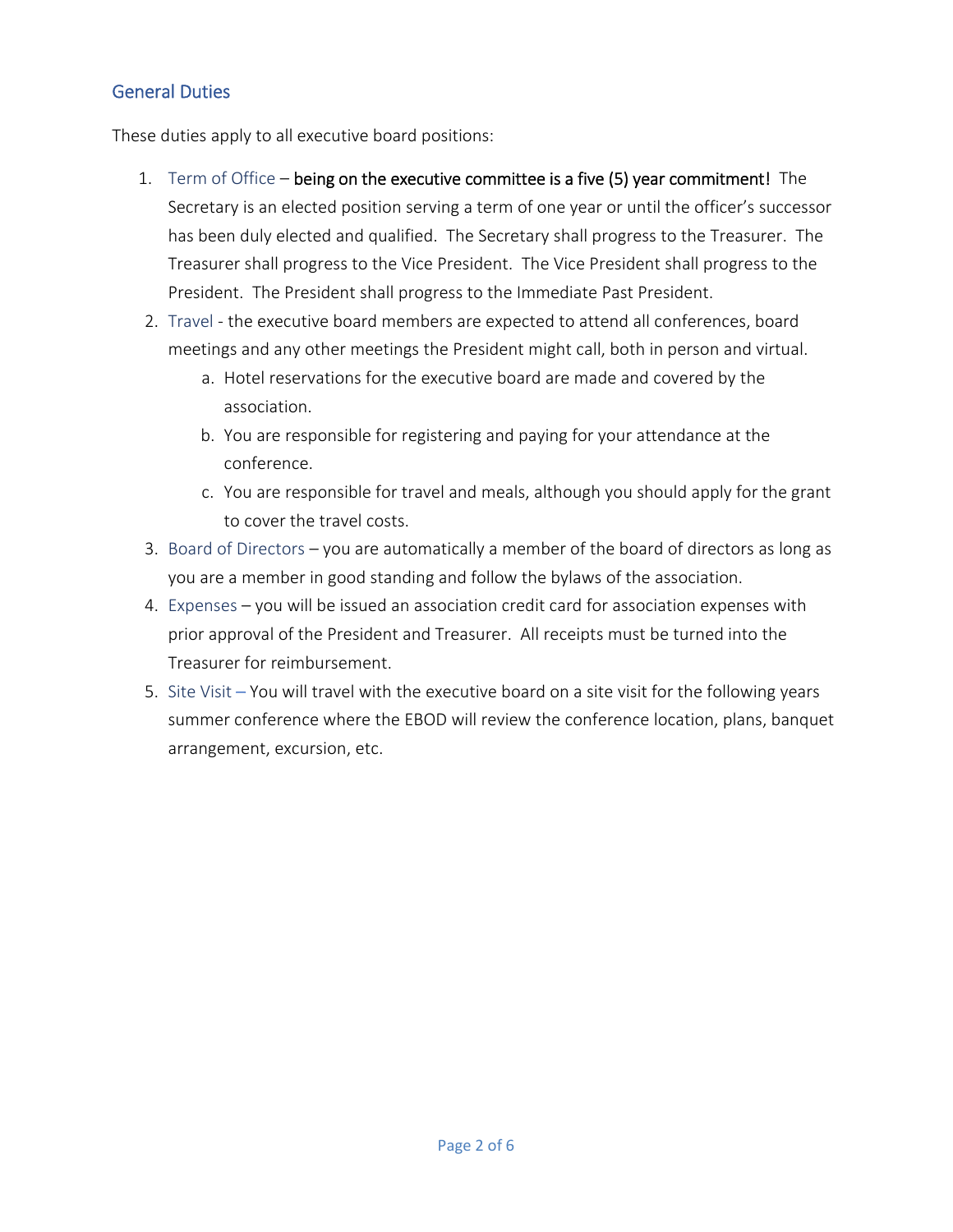#### Secretary Duties

- 1. Meeting Minutes you will take the minutes of the First Board Meeting of the newly appointed officers of the Executive Board and Board of Directors the last morning of the annual summer conference and take minutes of all the executive board and board of directors' meetings for approval at the following board meeting.
- 2. Custodian of the CDCAT Seal you have custody of the seal, both current and historical.
- 3. Custodian of CDCAT contracts store the executed contracts of the CDCAT.
- 4. CDCAT Administrative Website you will add all approved minutes on this website.
- 5. New Clerks you will send new clerk's a welcome letter introducing them to the association.
- 6. Bylaws committee you are now a member. You are responsible for updating the bylaws as voted on during the annual Summer conference.
- 7. Conference Elections you are responsible for conducting the annual elections.
- 8. Introduce the Clerk of the Year You will introduce a clerk of the year during the summer conference in which you transition to treasurer.
- 9. Preparing for the Summer Conference. Prepare a packet for the incoming Secretary.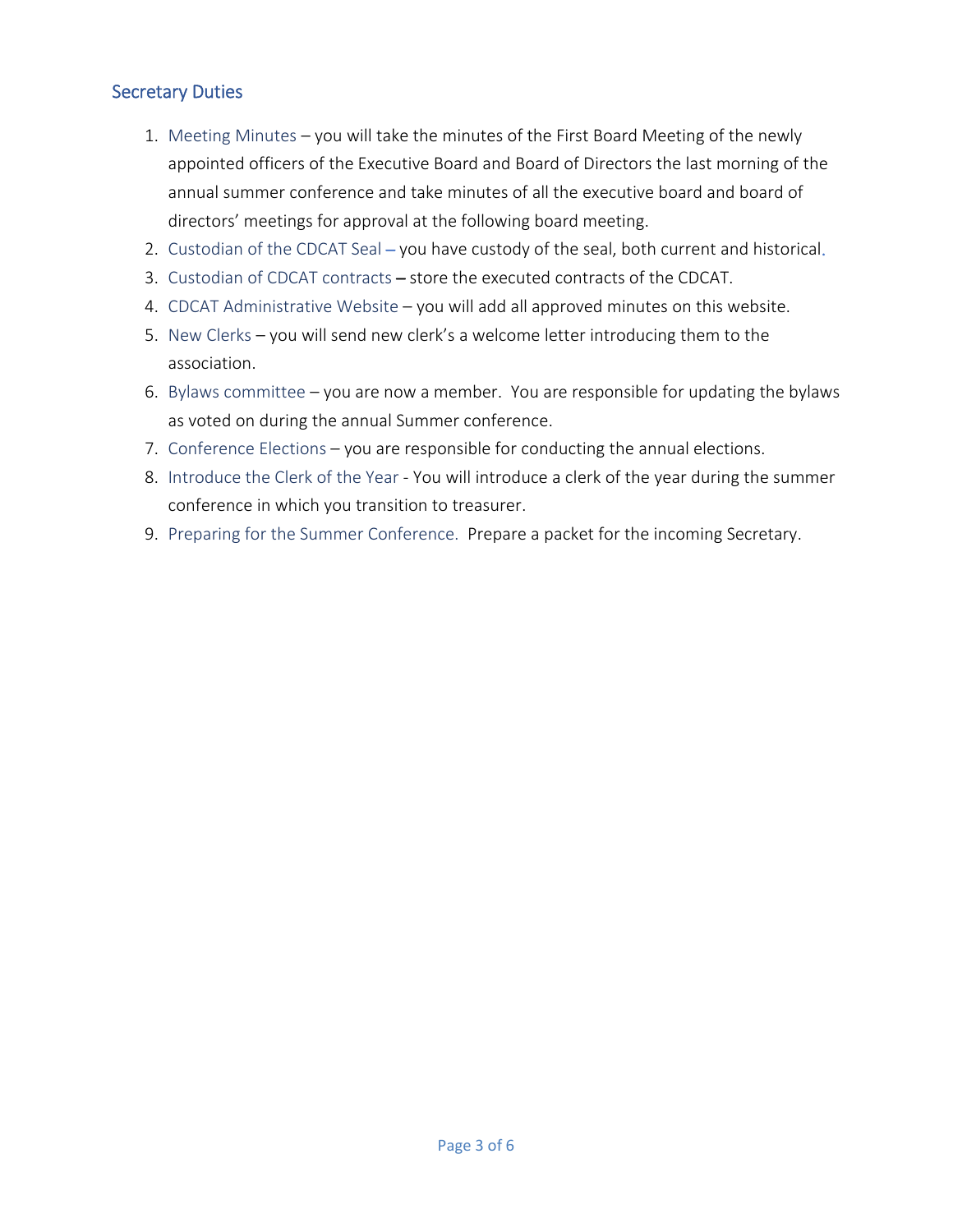## Treasurer's Duties

- 1. Treasurer Surety Bond. We have a blanket bond on each executive board title. It must be renewed every three years.
- 2. Report new officers to Secretary of State. Complete the Secretary of State report listing the new officers of the association.
- 3. Establish a bookkeeping system (QuickBooks). Currently CDCAT uses QuickBooks to keep an accurate record of all monies received and disbursed by the Treasurer.
- 4. Collect, record, and track membership dues. At this time TAC manages membership dues for the association by mailing the invoices and collecting payments. They mail the payments to the Treasurer who will deposit the funds into the checking account and then record those payments for each clerk in Tracker.
- 5. Receive, audit and pay all bills. All bills due will be paid by the Treasurer after being verified as legitimate in a timely manner upon approval of the President. Expenditures made on the CDCAT credit cards will be verified and a receipt supplied to the Treasurer before reconciling the monthly bank statements.
- 6. Supply monthly reports. Each month the Treasurer will reconcile the bank accounts and send reports to the President and Audit committee. All reports and receipts will be kept by the sitting Treasurer for five years. The chairman of the memorial committee should be notified of any donations to the memorial fund.
- 7. Prepare the budget. The Treasurer, with the assistance of the Vice President, shall prepare a budget to be reviewed by the Executive board and approved by the Board of Directors at the spring meeting for the following year.
- 8. IRS Reporting. All records pertaining to the financial business of the Association under the current treasurer shall be maintained by that treasurer in accordance with IRS standards and facilitate the filing of all required legal documents for the Association, including the IRS reporting and issuing 1099's.
- 9. Announce a Clerk of the Year. During the summer conference you will prepare a presentation (with TAC help) and announce a Clerk of the Year along with the Secretary.
- 10. Serve as a Moderator. You will serve as a moderator at every conference at the discretion of the President.
- 11. Pay scholarships. Prepare the scholarship payments to recipient's colleges.
- 12. Prepare for the incoming Treasurer. Tax preparation and reporting requirements as outlined in the chapter.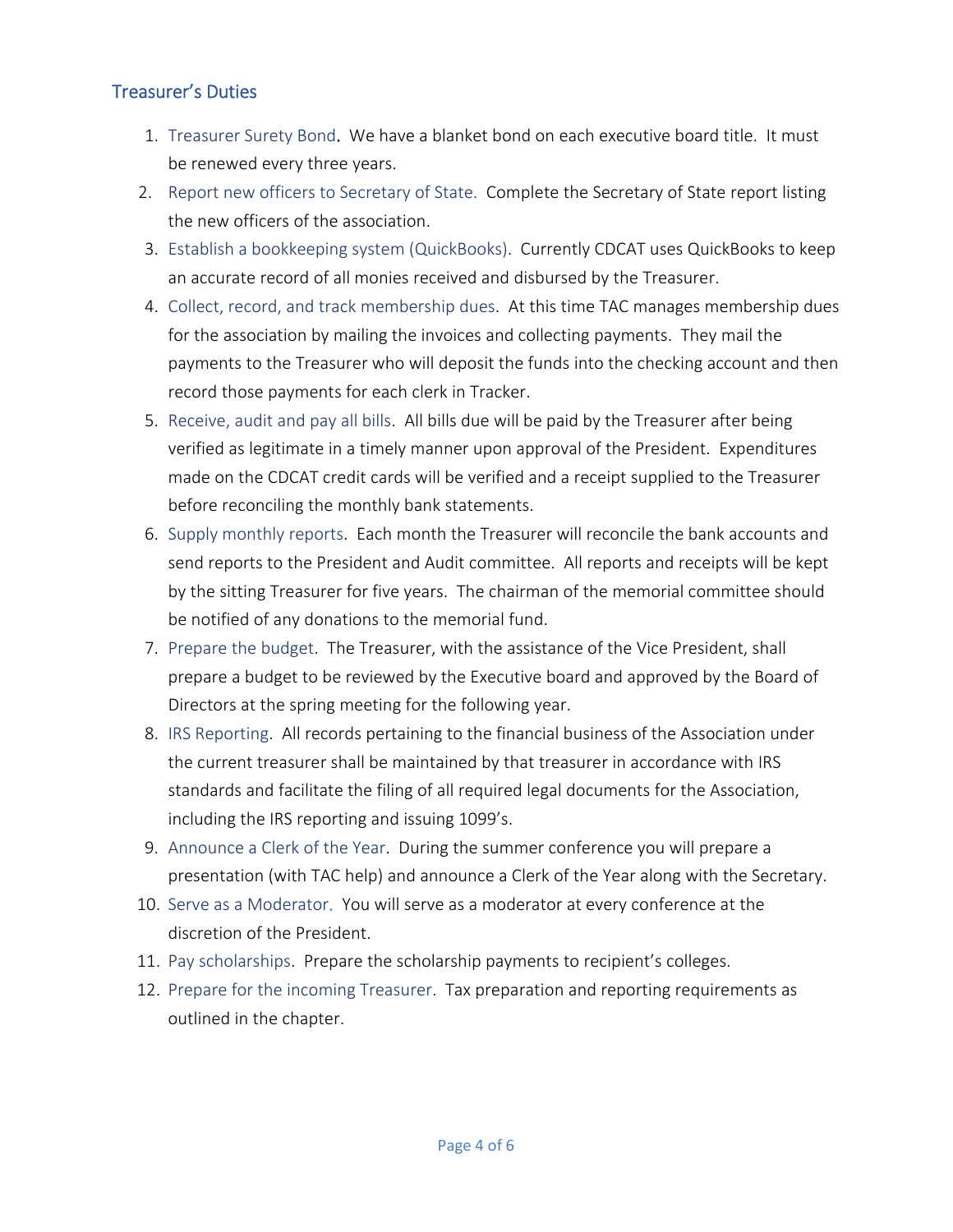#### Vice President Duties

- 1. Vice President Surety Bond.We have a blanket bond on each executive board title. It must be renewed every three years.
- 2. Committee Members. You are a member of the Bylaws and Education committees. As a member of the Education Committee your input will help mold the conference agendas. The conferences are planned in advance so remember to try and incorporate your theme ideas into the conferences that you will be the President.
- 3. TAC Board. You will take over on the TAC board for the Past President January of your term. You will receive an email invitation from TAC.
- 4. Manage CE Tracker. CE Tracker allows clerks to enter their continuing education hours. The VP manages the site by approving conference hours, approving clerk's submission of hours and producing reports as needed. Enter new clerks, update existing clerks and enter membership dues payments. Keep a list of active/inactive clerks and supply this to the Secretary by May  $1<sup>st</sup>$  to confirm they are eligible to vote during the summer conference.
- 5. Track Retired Clerks. You should keep track of clerks that retire, and the clerks that replace them in CE Tracker. You should supply the historical and memorial committee with this information as appropriate.
- 6. Prepare the Budget with the Treasurer. Assist the Treasurer in preparing the budget to be approved by the Board of Directors at the spring meeting for the following year.
- 7. Mobilize moderator. Assist the Executive Board in moderating Clerk's Community (list serv) by offering information on dues and answering questions as needed.
- 8. Choose your Committees. You need to work on appointing committee members to present to the board during the board meeting before the summer conference.
- 9. Plan your Summer Banquet work with host clerks to plan the summer banquet where you will be sworn in as President.
- 10. Prepare the Agenda for New BOD After the summer conference you will lead the board meeting. Prepare the agenda.
- 11. New BOD and Committees Prepare welcome binders for the executive board, board of directors, and committee chairs.
- 12. Wrap up Vice President Duties Onto President.
- 13. Anything the President needs! Assist the President with anything they need. There could be times when you need to take over for them in the event of resignation, extended absence, etc.